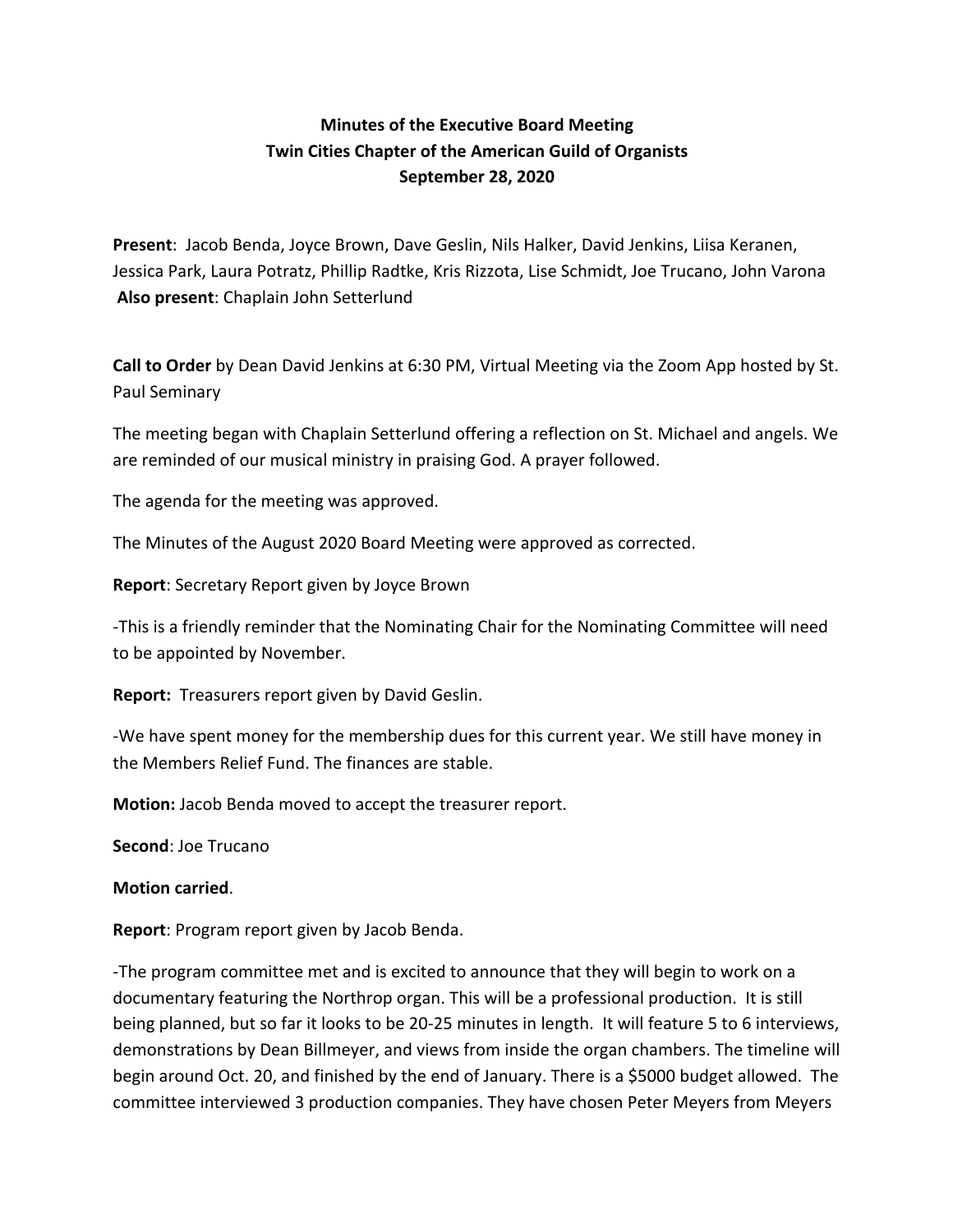Communications. This company has worked with TPT, the Schubert Club and The AGO. This video will be the second TCAGO production. It will be used as promotional material for the Regional Convention, and perhaps by Northrop for their own promotions. This will be a quality production and should have lasting appeal.

-The Katelyn Emerson Master class is happening tonight at Northrop. There will also be a web live stream option to attend as well. Katelyn Emerson will present a ticketed concert on September 29 at Northrop. There will also be a web live streaming option to attend.

## **Report:** Dean's report given by David Jenkins

-The TCAGO archives are presently located at Westminster Presbyterian Church. Last year Joshua Lindgren, our TCAGO Archivist, and John Setterlund met with an archivist from the Minnesota Historical Society. The MHS is able and interested in taking our collection. They can catalog and digitize the collection. Having it located at the MHS would also enable easier access to our records. Lise Schmidt has agreed to assist in evaluating our collection and facilitating the transfer. There currently is no policy in place regarding what we collect and how it is preserved.

-The Pipe Organ Discovery Day will not have a live event this year. Phil Asgian and the committee are exploring options with a possible virtual event. The committee would like to maintain connections with kids from the past.

-David Jenkins would like to continue his goal of updating all of the operating procedures. The special areas considered are: chapter elections, archive procedures, audit procedures, professional concerns and membership areas. They were last updated in 2012 with James Callahan.

-David Jenkins is looking into the AGO certification and pedagogy resources. There is a new AGO Achievement Award. He is looking to promote these awards.

-The Competition Committee calls for new submissions every two years. The committee has requested an increase to \$3000. There was discussion regarding the cancelled 2020 convention and the future convention along with chapter finances. It was felt that there will be time to promote the competition for the 2023 convention with the amount of prize to be determined later.

**Motion:** Jacob Benda moved that the Competition Committee be given \$2000 for this year. There will be time to promote the competition for the 2023 convention with a prize of \$3000.

**Second**: Lise Schmidt

**Motion carried.**